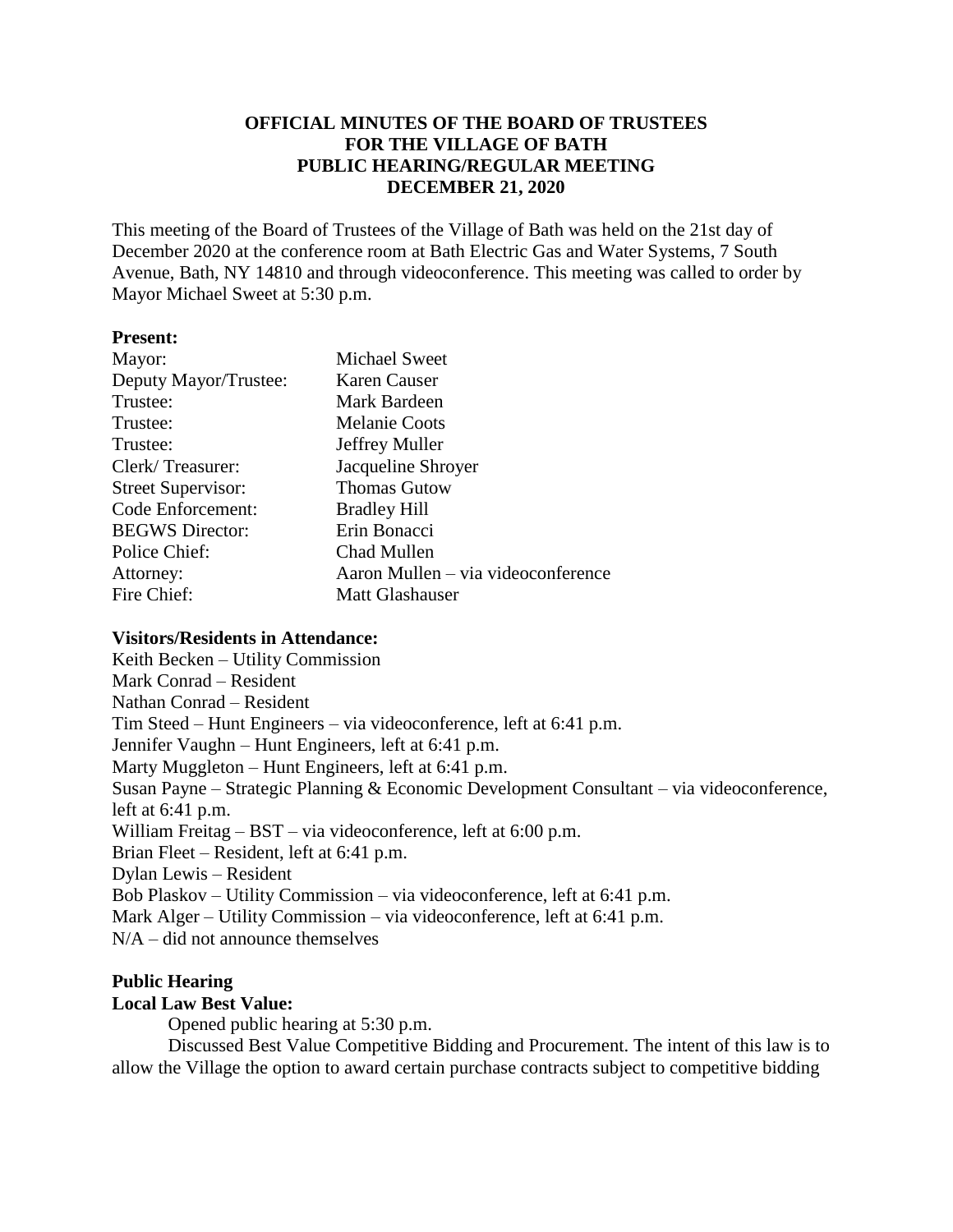under law 103 of the General Municipal Law on the basis of a low bid or "best value" as defined in section 163 of the New York State Finance Law.

Motion made by Trustee Coots, seconded by Trustee Muller to close the public hearing at 5:31 p.m. All present were in favor and the motion was carried.

## **Consolidate of Sewer Repair and Capital Reserves:**

Opened public hearing at 5:31 p.m.

Currently have two reserves fund for sewer utility. Purpose is the same, and proposing to consolidate those for easier tracking for financial purposes.

Motion made by Trustee Muller, seconded by Trustee Causer to close the public hearing at 5:32 p.m. All present were in favor and the motion was carried.

#### **Appointments:**

### **Keith Becken – Utility Commission:**

Motion made by Trustee Coots, seconded by Trustee Bardeen to reappoint Keith Becken to the Utility Commission, for a 5 year term. All present were in favor and the motion was carried.

### **Visitors:**

Brian Fleet – 2 hour parking on South Ave. He would like for the board to consider it.

## **BST – 2019-2020 Audit:**

Bill Freitag discussed the 2019-2020 fiscal year annual audit. No findings were found. Only entries made were GASB 68 entries, those are yearly entries. A clean opinion and no material weaknesses and deficiencies were noted. Only one management letter for BEGWS was written for cash reserves and the accounting for the cash reserves. The Village of Bath's Financial Statements are available upon request in the village's clerk's office.

### **Hunt Engineers – Economic Development Study:**

Sponsors – NY Empire State Development, Appalachian Regional Commission and the Village of Bath.

Leveraging economic development, implementing an economic development strategy, and promoting growth.

In economic development study, it suggests action steps such as village support for equitable tax assessments, continue high level of code enforcement and create destination based on local food and beverages.

This plan is based on taking effect over the next 3 years. It may take up to 5 years. The economic development strategy plan may be reviewed in the village clerk's office.

### **Mark Conrad – Police Dept FOIL Procedures:**

Foil request was sent to the PD. Foil was responded to, it was denied. All further information was to go through the attorney through the appeal process. Potential litigation issues will not be discussed in the meeting as this is not for a public meeting. This will be discussed in executive session.

### **Audit of Bills:**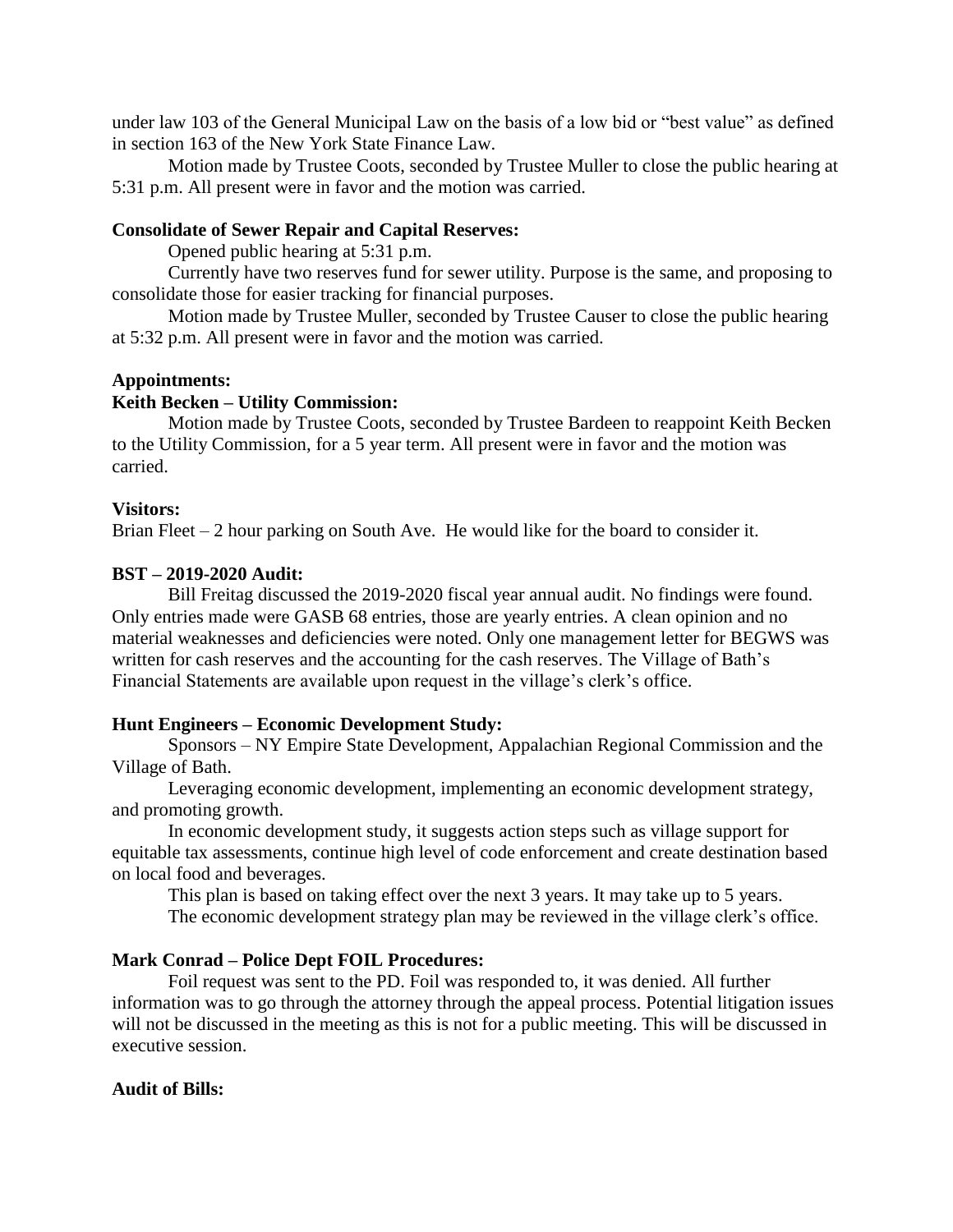Motion made by Trustee Muller, seconded by Trustee Causer to approve the payment of the Village bills in the amount of \$141,256.89. All present were in favor and the motion was carried.

## **Department Head Reports:**

**Thomas Gutow, Street Superintendent:** Street Report was received.

**Chad Mullen, Police Chief:** Police Report was received.

**Bradley Hill, Code Enforcement:** Code Enforcement Report was received.

**Matthew Glashauser, Fire Chief:** Fire Department Report was received.

**Erin Bonacci, BEGWS Director:** BEGWS Minutes were received.

# **Jacqueline Shroyer, Clerk/Treasurer Report:**

Clerk/Treasurer Report was received.

## **Committee:**

**Trustee Bardeen:** Election Results for the Fire Department:

President – Harry Keen Vice President – Jeff Robinson Secretary – Chris Kincella Treasurer – Robin Havens Chief – Matt Glashauser 1 st Assistant – Mike Fiordo 2<sup>nd</sup> Assistant – Sean Walruth 3<sup>rd</sup> Assistant – Matt Morse 4 th Assistant – Dave Dowdle

# **New Business: Proposed Local Law – Best Value Competitive Bidding and Procurement"**

Motion made by Trustee Muller, seconded by Trustee Bardeen to approve local law #3 of 2020 to authorize best value competitive bidding and procurement. All present were in favor and the motion was carried.

# **Bond Resolution for Consolidation of Sewer Repair and Capital Reserves:**

RESOLUTION VILLAGE OF BATH BOARD OF TRUSTEES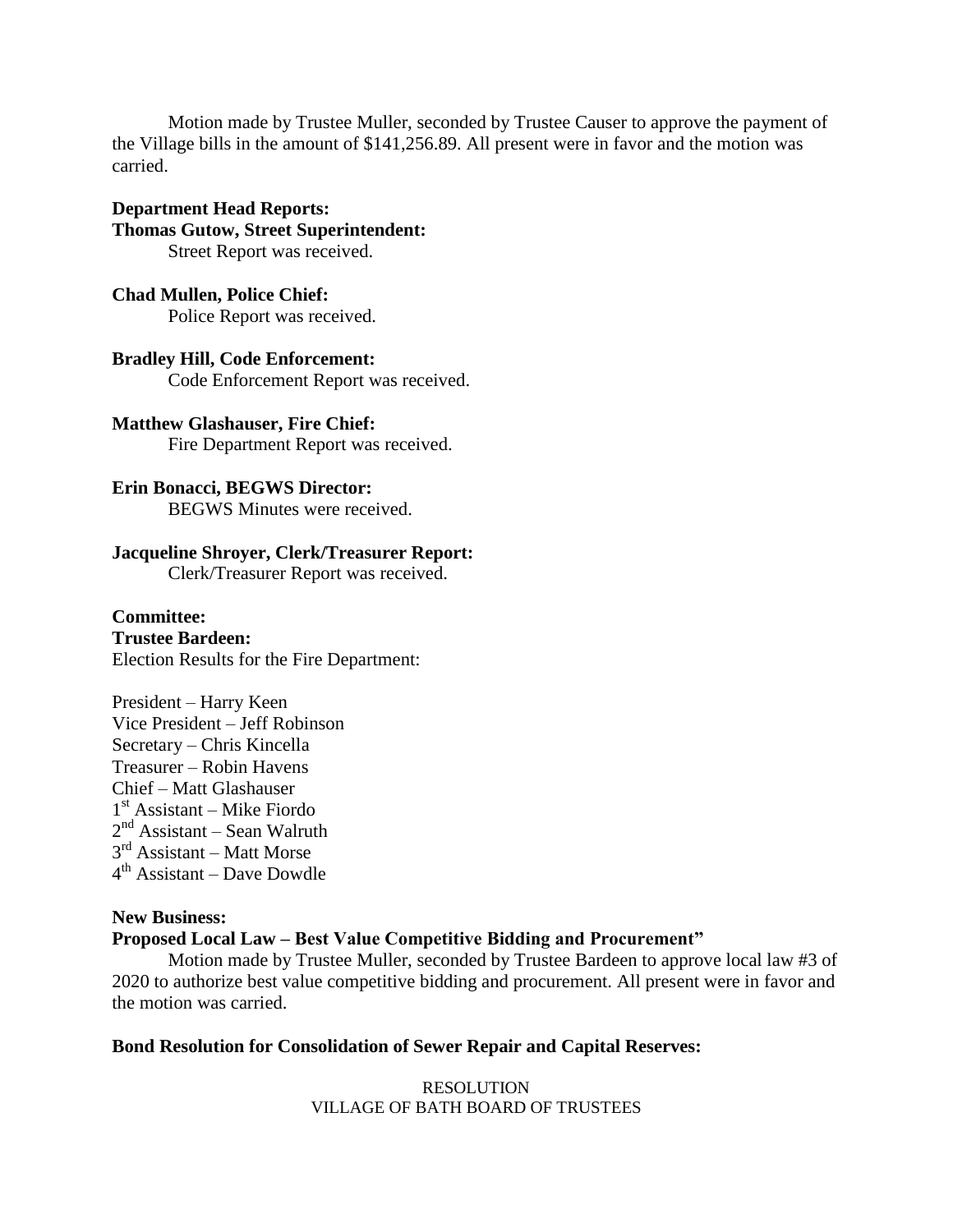### BATH, NEW YORK

| DATE APPROVED: Monday, December 21, 2020      |     |            |         | INTRO. DATE: Monday, December 21, 2020 |
|-----------------------------------------------|-----|------------|---------|----------------------------------------|
| <b>INTRODUCED BY:</b><br><b>Trustee Coots</b> |     |            |         | SECONDED BY: Trustee Bardeen           |
| VOTE:<br><b>Mayor Sweet</b>                   | Aye | Nay        | Abstain | Absent                                 |
| <b>Trustee Causer</b>                         | Aye | <b>Nay</b> | Abstain | Absent                                 |
| <b>Trustee Bardeen</b>                        | Aye | Nay        | Abstain | Absent                                 |
| <b>Trustee Coots</b>                          | Aye | Nay        | Abstain | Absent                                 |
| <b>Trustee Muller</b>                         | Aye | Nay        | Abstain | Absent                                 |

# TITLE: **RESOLUTION OF THE BOARD OF TRUSTEES OF THE VILLAGE OF BATH, STEUBEN COUNTY, NEW YORK (THE "VILLAGE"), AUTHORIZING CONSOLIDATION OF THE VILLAGE'S SEWER REPAIR RESERVE FUND WITH AND INTO THE VILLAGE'S SEWER CAPITAL FUND, RENAMING AFOREMENTIONED FUND "SEWER CAPITAL RESERVE FUND"**

WHEREAS, the Village of Bath (the "Village") has established and maintains a Sewer Repair Reserve Fund, governed by New York General Municipal Law ("GML") Section 6-d; and

WHEREAS, the Village also has established and maintains a Sewer Capital Fund, which is operated as a capital reserve fund governed by GML Section 6-c; and

WHEREAS, the Village Board of Trustees (the "Board"), at the request to the Village's Municipal Utility Commission, is now considering whether to authorize the consolidation of such two funds, whereby (i) the Board would ratify and confirm the status of the Sewer Capital Fund as a capital reserve fund governed by GML Section 6-c, renaming aforementioned fund "Sewer Capital Reserve Fund," and (ii) authorize the transfer of the remaining unexpended balance in the Sewer Repair Reserve Fund to the Sewer Capital Reserve Fund;

WHEREAS, in accordance with GML Section 6-d, prior to approving such transfer of the balance in the Sewer Reserve Fund to the Sewer Capital Reserve Fund, the Board is required to hold a public hearing on such matter;

WHEREAS, the Board adopted a Resolution describing in general terms the proposed consolidation of such funds, and stating the Board would meet to hear all persons interested in said consolidation on December 21, 2020 at 5:30 o'clock P.M. (Prevailing Time) at the Commercial Office of Bath Electric, Gas and Water Systems, 7 South Avenue, Bath, New York; and

WHEREAS, a Notice of such public hearing was duly published and posted pursuant to the provisions of GML Section 6-c ; and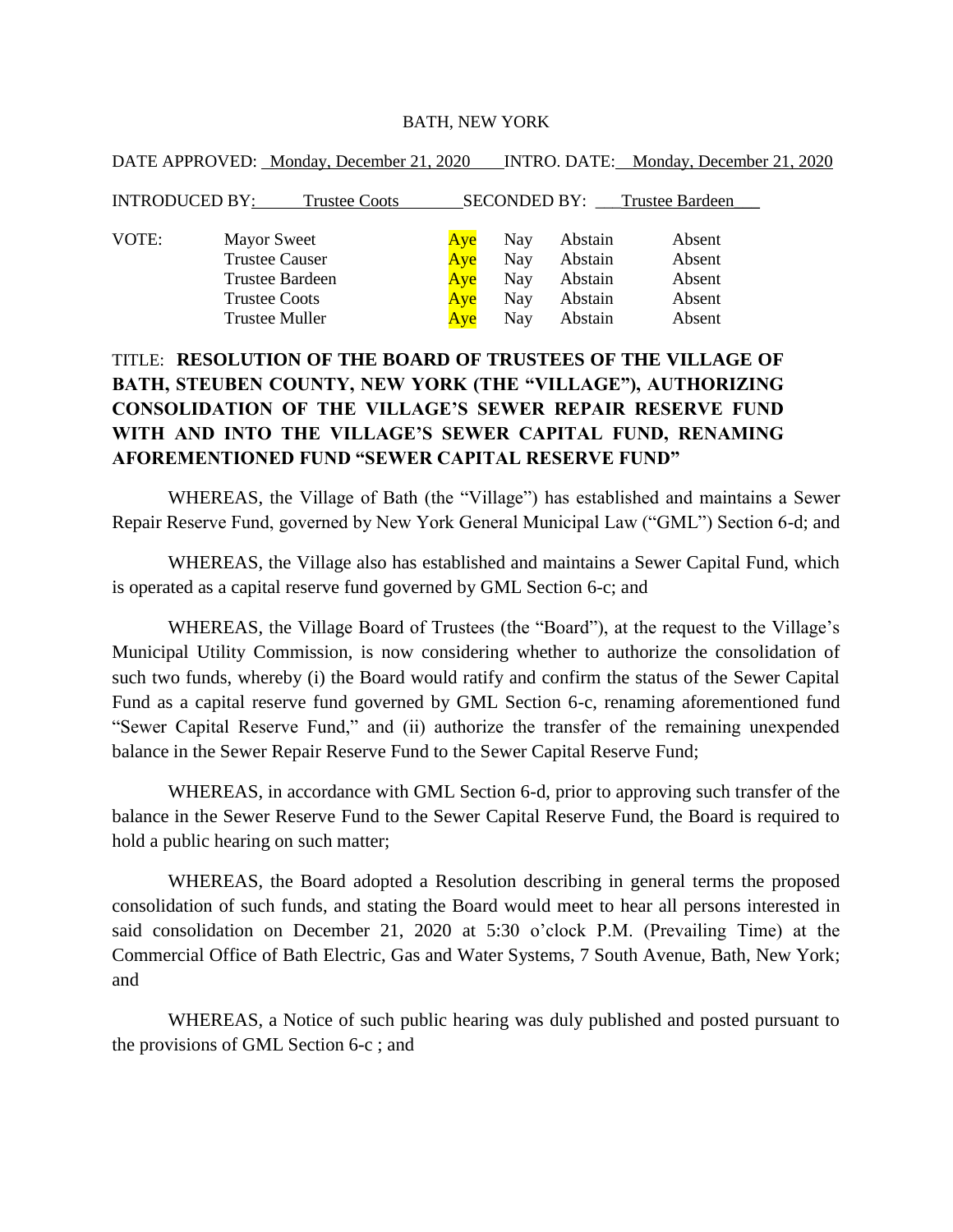WHEREAS, such public hearing was duly held by the Board on the 21st day of December, 2020 at 5:30 o'clock P.M. (Prevailing Time) at the Commercial Office of Bath Electric, Gas and Water Systems, 7 South Avenue, Bath, New York, with considerable discussion on the matter having been had and all persons desiring to be heard having been heard, including those in favor of and those in opposition to said consolidation of such funds;

NOW, THEREFORE, BE IT RESOLVED that the Village Board of Trustees of the Village of Bath hereby ratifies and confirms the status of the Sewer Capital Fund as a capital reserve fund governed by GML Section 6-, renaming the aforementioned fund "Sewer Capital Reserve Fund" and it is further

RESOLVED, that the Board hereby authorizes the transfer of the remaining unexpended balance in the Sewer Repair Reserve Fund to the Sewer Capital Reserve Fund.

This resolution shall take effect immediately.

December 21, 2020

\_\_\_\_\_\_\_\_\_\_\_\_\_\_\_\_\_\_\_\_\_\_\_\_\_\_\_\_\_\_\_\_\_\_\_ Jacqueline Shroyer, Village Clerk/Treasurer

## **Approve 2019 – 2020 Audit:**

Motion made by Trustee Bardeen, seconded by Trustee Muller to approve the 2019 – 2020 financial statements from BST. All present were in favor and the motion was carried.

# **Approve 2019 – 2020 Court Audit:**

Motion made by Trustee Coots, seconded by Trustee Causer to approve the court audit that was completed by BST & Co. CPAs, LLP for the May 31, 2020 fiscal year end. All present were in favor and the motion was carried.

# **Updated Travel Policy Discussion/Approval:**

Motion made by Trustee Bardeen, seconded by Trustee Causer to approve the updated travel policy to follow NYS guidelines. All present were in favor and the motion was carried.

### **Main Street Grant TA Resolution for application:**

Motion By: Trustee Bardeen Seconded By: Trustee Coots

Resolution by the Village of Bath approving and endorsing the Village of Bath in its application to NYS Homes and Community Renewal for funding under the New York Main Street Program for the Village of Bath Technical Assistance Project.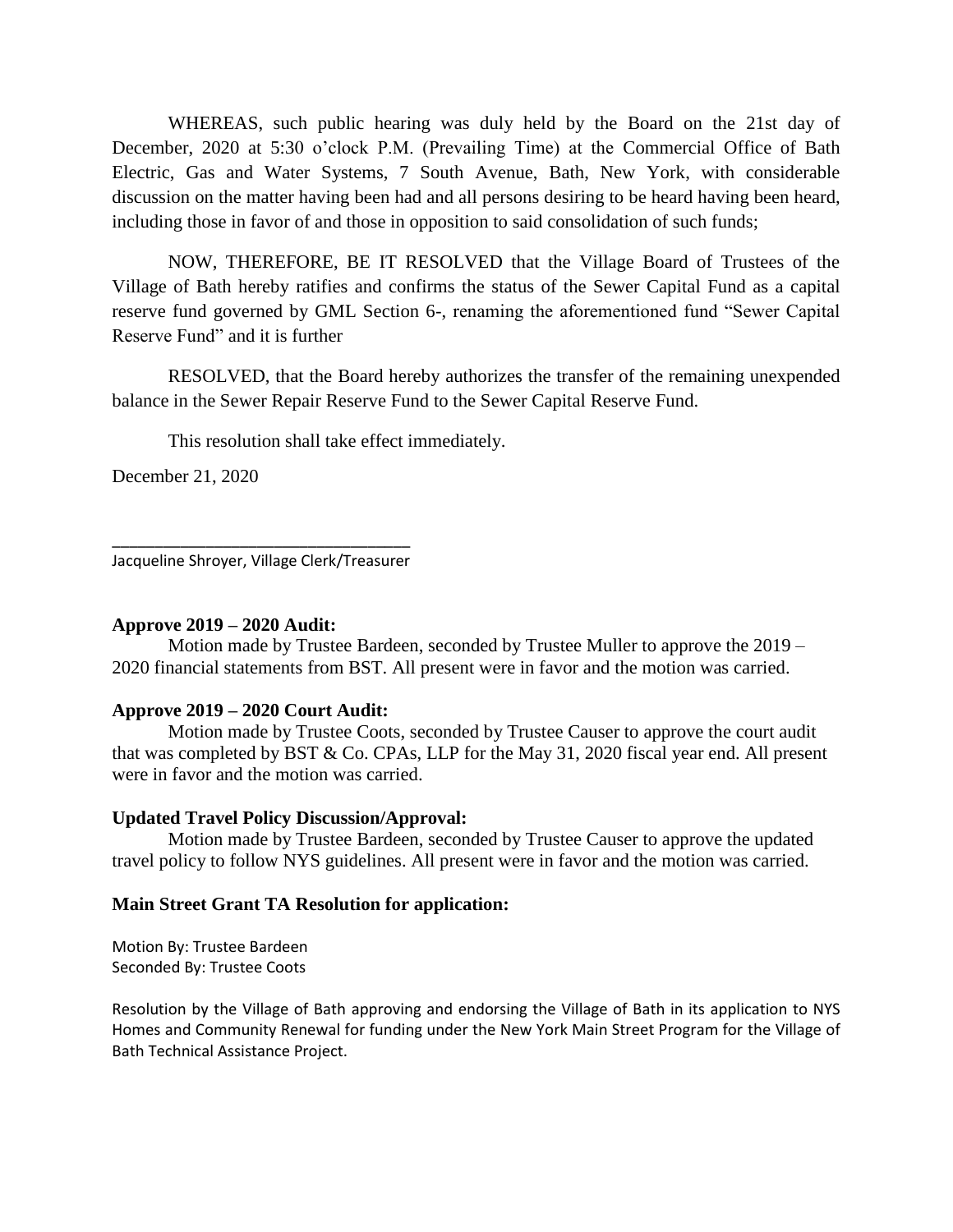**WHEREAS**, the Village of Bath desires to apply for \$80,000 in financial assistance through the 2020 Consolidated Funding Application (CFA) under the New York Main Street Program; and

**WHEREAS**, the application proposes funding to assist property owners to complete a Building Reuse or Feasibility Analysis to downtown "main street" buildings within the Village of Bath Liberty Street Historic District; and

**WHEREAS**, the proposed funding will contribute to ongoing community revitalization efforts; and

**WHEREAS**, the grant application requires that the applicant obtain the approval and endorsement of the governing body of the municipality in which the project will be located.

**NOW, THEREFORE, BE IT RESOLVED** that the Village of Bath Board of Trustees approves and endorses the application to the 2020 New York Main Street Program for assistance prepared and to be submitted by the Village of Bath.

December 21, 2020

Passed by the following vote of all Village of Bath Board Members voting in favor thereof:

Affirmative Village of Bath Board Members:

| Affirmative: | #5  |
|--------------|-----|
| Negative:    | # O |
| Abstain:     | #0  |

### **Resolution for County to Collect Unpaid Taxes:**

Motion made by Trustee Muller, seconded by Trustee Causer resolving that the Village Board of Trustees authorizes the County of Steuben to collect unpaid 2020/2021 taxes in the amount of \$140,642.50. All present were in favor and the motion was carried.

## **Approval of NYPA Host Site Agreement (HSA) for DC Fast Charging Stations in Municipal Parking Lot and Authorization for Mayor to Sign HSA:**

Motion made by Trustee Coots, seconded by Trustee Bardeen to approve the NYPA Host Site Agreement (HSA) for DC Fast Charging Stations in the Municipal Parking Lot and to authorize the Mayor to sign the HSA. All present were in favor and the motion was carried.

### **Adjourn Regular Meeting/Executive Session:**

Motion made by Trustee Coots, seconded by Trustee Bardeen to adjourn the regular meeting of the Board of Trustees of the Village of Bath at 7:47 p.m. to go into executive session for the medical, financial, credit, or employment history of a particular person or corporation, or matters leading to the appointment, employment, promotion, demotion, discipline, suspension, dismissal, or removal of a particular person or corporation and potential litigation. All present were in favor and the motion was carried.

### **Return to Regular Session:**